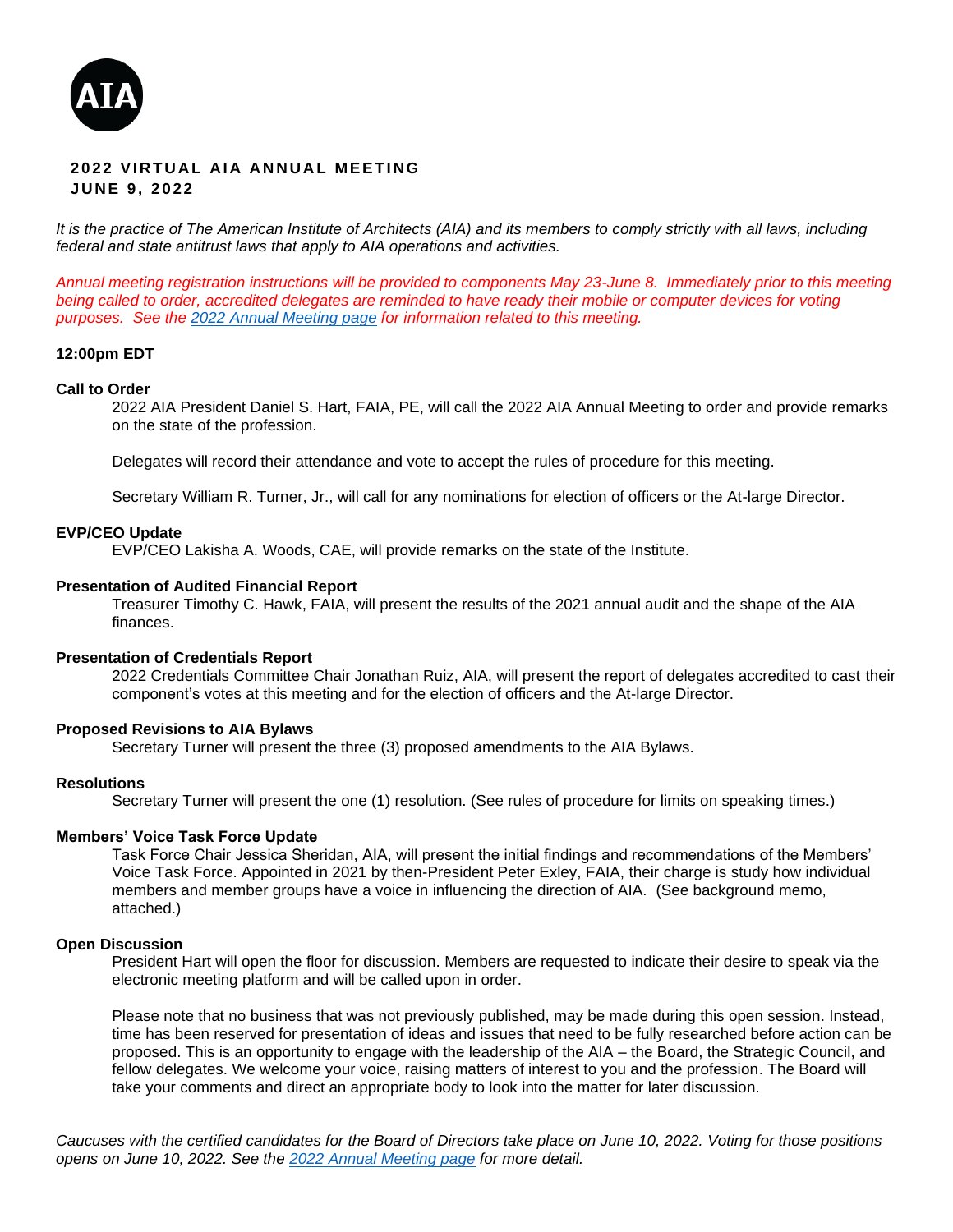

# **Memorandum**

| Date:    | <b>June 1, 2022</b>                                              |
|----------|------------------------------------------------------------------|
| To:      | <b>2022 Annual Meeting Delegates</b>                             |
| From:    | Jessica Sheridan, AIA<br><b>Chair, Members' Voice Task Force</b> |
| Subject: | <b>Task Force Background</b>                                     |

# **Background**

In 2021, members from California, New York State, New Jersey, Illinois, Michigan, Pennsylvania, and other states, expressed interested in reviewing the effectiveness of the Board of Directors and the Strategic Council, their relationship to one another, and members and member groups.

In response to those requests for investigation, 2021 AIA President Peter Exley, FAIA, appointed a task force to study how individual members and member groups have a voice in influencing the direction of AIA.

Our task force is charged to:

- 1. Analyze the roles and responsibilities of the Board of Directors and the Strategic Council, and their accountability to the members.
- 2. Examine the effectiveness of the Board of Directors and the Strategic Council, their relationship to one another, and to members and member groups.
- 3. Make recommendations to increase governance transparency, accountability, and communication.
- 4. Study the resources and processes required to allow for greater member input to the Board of Directors and the Strategic Council.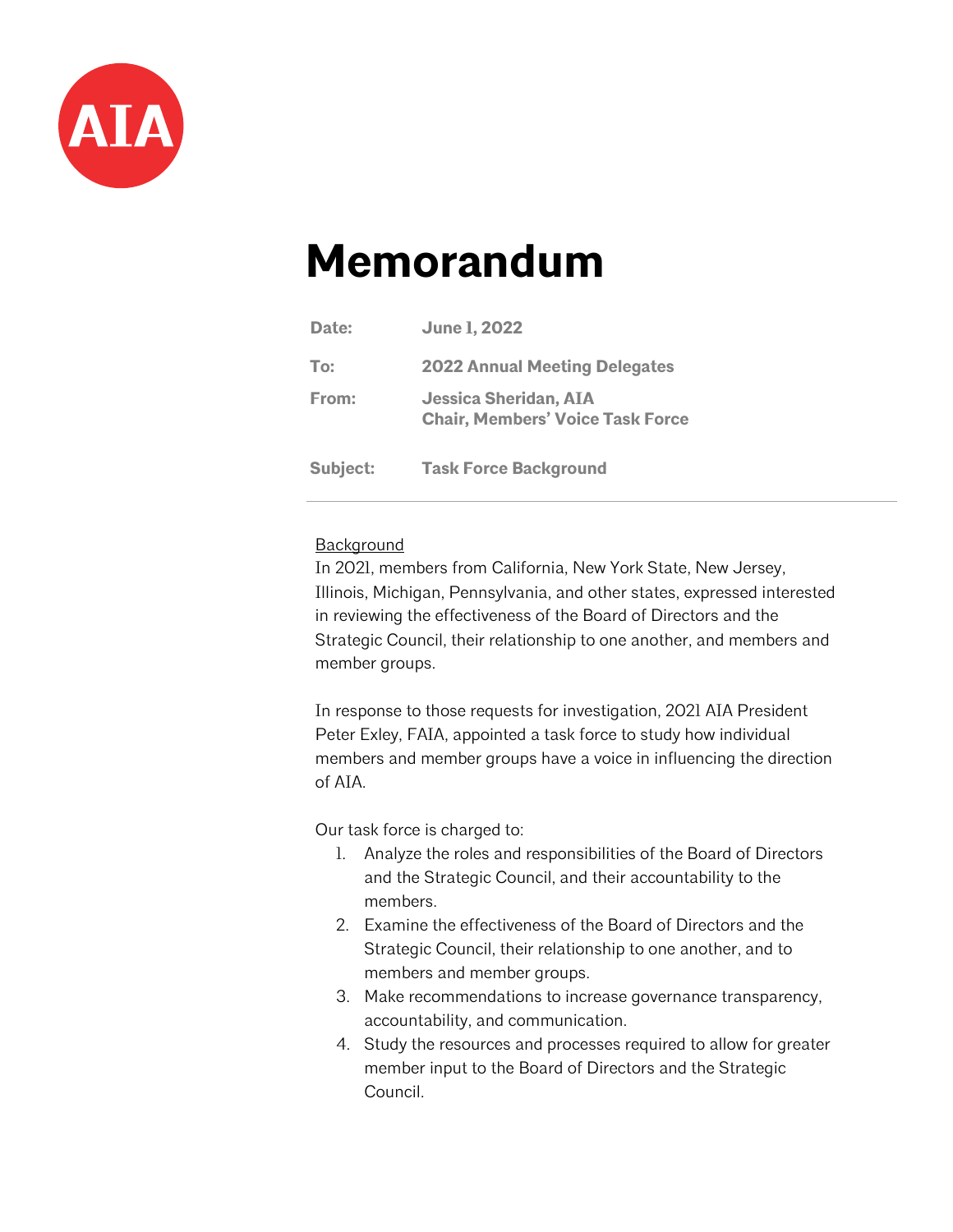- 5. Identify any cultural changes or process adjustments necessary to provide a meaningful and transparent connection between members and the organization.
- 6. Study the resolutions process and whether there is a better method for members and components to surface issues they feel are important to the profession to the attention of the Board of Directors.
- 7. Seek direction from the Board of Directors, when needed, to investigate additional areas of study.

The task force has been meeting since June 2021, and our final work will be reported at the annual business meeting in 2023.

# Our methodology

Phase 1: Stakeholder interviews were conducted in Fall 2021

- AIA Board of Directors
- AIA Strategic Council
- AIA Staff (Senior Leadership Team)
- CACE Executive Committee
- National Associates Committee Advisory Committee
- Young Architects Forum Advisory Committee
- AIA Members' Voice Task Force
- AIA Members' Voice Task Force "Cabinets" including members who were engaged in the 2021 discussions on governance effectiveness

# What we heard:

- 1. There are multiple, distinct, and seemingly uncoordinated methods of engaging leaders and members in discussions of priorities. There is a desire to streamline the input process to hear more voices and allow them to have impact.
- 2. The Strategic Council is asked to serve three roles:
	- o Provide an avenue for communication between components and AIA.
	- o Provide strategic foresight into the future priorities of architects.
	- o Serve as a "think tank" that goes deep into issues.
- 3. Each of these roles alone are challenging for any single group of people.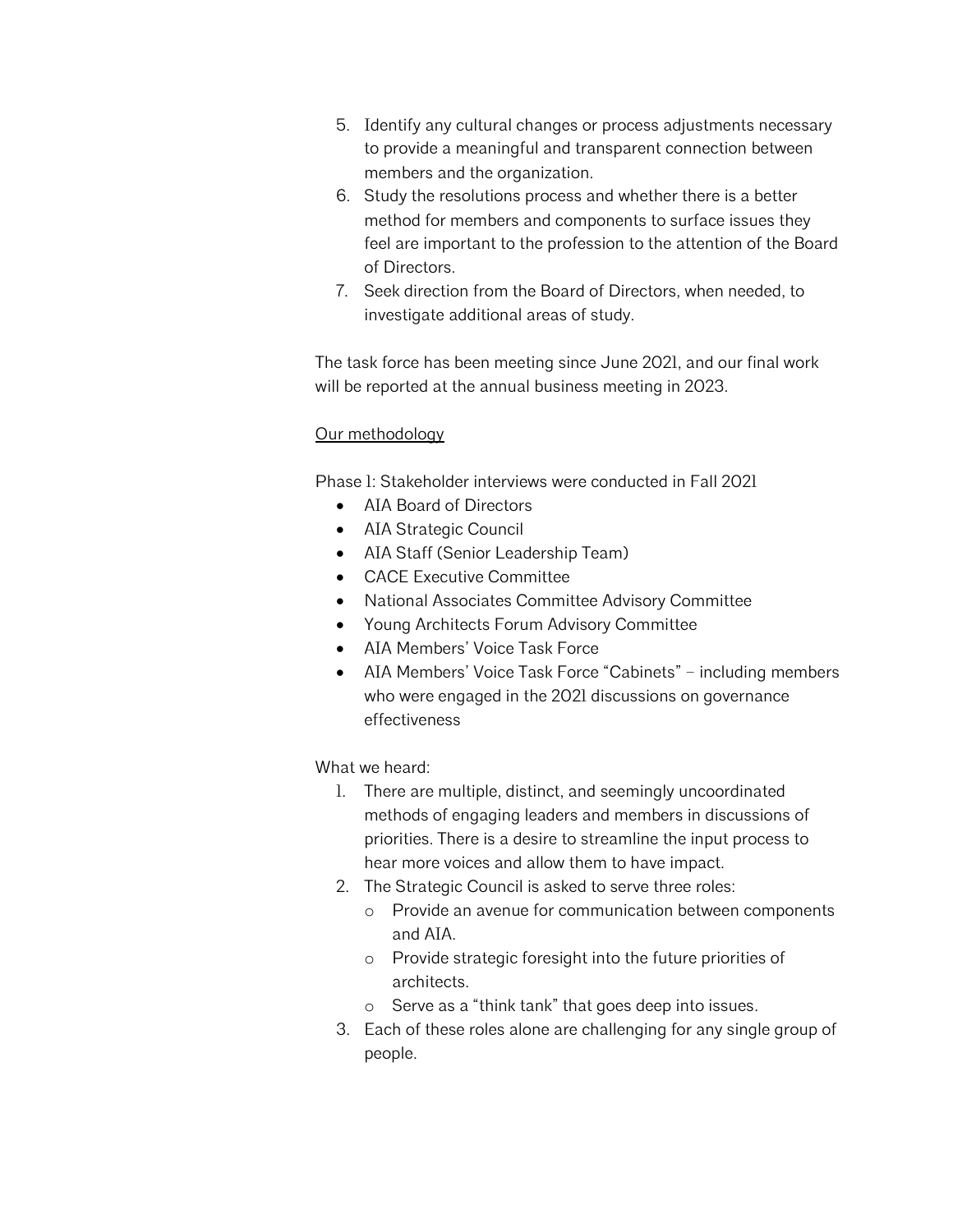- 4. There is a desire to collaborate with AIA and among all components, to coordinate the development of trend analysis usable during all strategic planning processes.
- 5. National and state/local AIA leaders often view the other as different entities characterized as "us/them."
	- o There is a perception that the national organization is not connected to the priorities at the local level.
- 6. Communication needs work in every way, but primarily, members need to have access to what creates value, and to feel heard.
- 7. There needs to be clarity in the various communications roles focusing on input and understanding, rather than updating and explaining.
- 8. We must ensure the breadth of perspectives are included in the Members' Voice. This includes all demographics within the diverse membership.
- 9. There is a lack of clarity on roles, which presents conflicting expectations between staff and volunteers.
- 10. There are successful models of an open and iterative process leading to successful outcomes (Interior Design, New Urban Agenda). These examples contrast with a perception that most work is done behind closed doors until it is completed. The result seems to be a lack of trust due to limited inclusion during the development process. Ideas need to be socialized with the membership as they are developed.
- 11. There needs to be a balance between broad engagement on issues and deep dives focused on few people for a long period of time.

With those findings in mind, the task force focused its discussions on five topic areas:

- Membership (all members, those in identity-based groups, Knowledge Communities, components, Council, Board)
- Relationship of Board and Council to one another
- Collaboration and coordination between Board and Council
- Developing a culture of trust among all parties
- Resolutions improvements
	- o The task force examined the current resolutions process, and whether it is the best method for members and components to surface issues they feel are important to the profession to the attention of the Board of Directors. A more open process was developed this year, to ensure